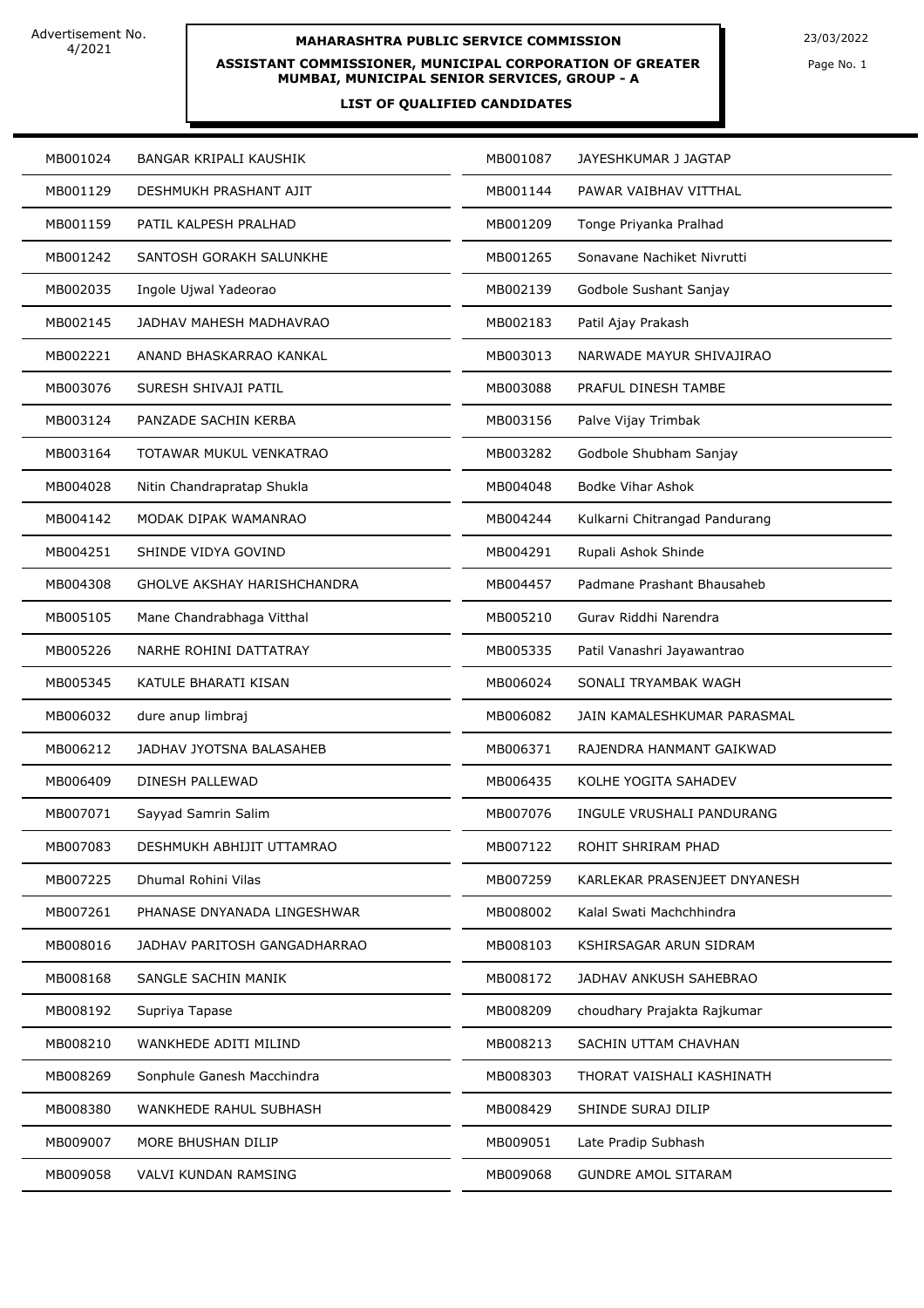### **MAHARASHTRA PUBLIC SERVICE COMMISSION** 23/03/2022

**ASSISTANT COMMISSIONER, MUNICIPAL CORPORATION OF GREATER MUMBAI, MUNICIPAL SENIOR SERVICES, GROUP - A**

#### **LIST OF QUALIFIED CANDIDATES**

Page No. 2

| MB009076                         | JADHAV PRASHANT ANANT            | MB009129 | UGALE YOGESH NAMDEO         |  |  |
|----------------------------------|----------------------------------|----------|-----------------------------|--|--|
| MB009136                         | PATIL AUDUMBAR SHAMRAO           | MB009143 | PANZADE BHAGWAT NARAYANRAO  |  |  |
| MB009163                         | <b>TIKE MAHESH ANANDA</b>        | MB009234 | PADWAL SUMIT SHRIDHAR       |  |  |
| MB009254                         | shende nitesh bhaurao            | MB009303 | Tonde Dileep Navnath        |  |  |
| MB009322                         | BHARAT APPA PAGAR                | MB009357 | SONWANE HARSHAD ANNASAHEB   |  |  |
| MB010057                         | PATIL SWAPNIL KISAN              | MB010116 | KADAM SUMATI YASHAWANT      |  |  |
| MB010139                         | ASHISH KISAN WAGH                | MB010176 | AGALE AMOL VINAYAKRAO       |  |  |
| MB010260                         | Kulkarni Aniruddha Gopalkrishna  | MB010338 | Adagale Snehal Shamrao      |  |  |
| MB011033                         | DIGHAVKAR CHANDRASHEKHAR VISHVAS | MB011147 | YOGESH ANNASAHEB KENDRE     |  |  |
| MB012056                         | Dhinde Rupesh Raghunath          | MB012089 | Akulwar Ravi Vyankatrao     |  |  |
| MB012145                         | DESAI YOGESH RANJEETRAO          | MB012147 | AMOL PRAKASH YELMAR         |  |  |
| MB012177                         | BHARATARINATH BABASAHEB RUPNAVAR | MB012186 | Radheshyam Dadusingh Rajput |  |  |
| MB012200                         | <b>GOLEKAR ARTI BHAGWAN</b>      | MB012204 | THOMBAL NAMDEV GORAKSHNATH  |  |  |
| TOTAL<br><b>CANDIDATES</b><br>90 |                                  |          |                             |  |  |